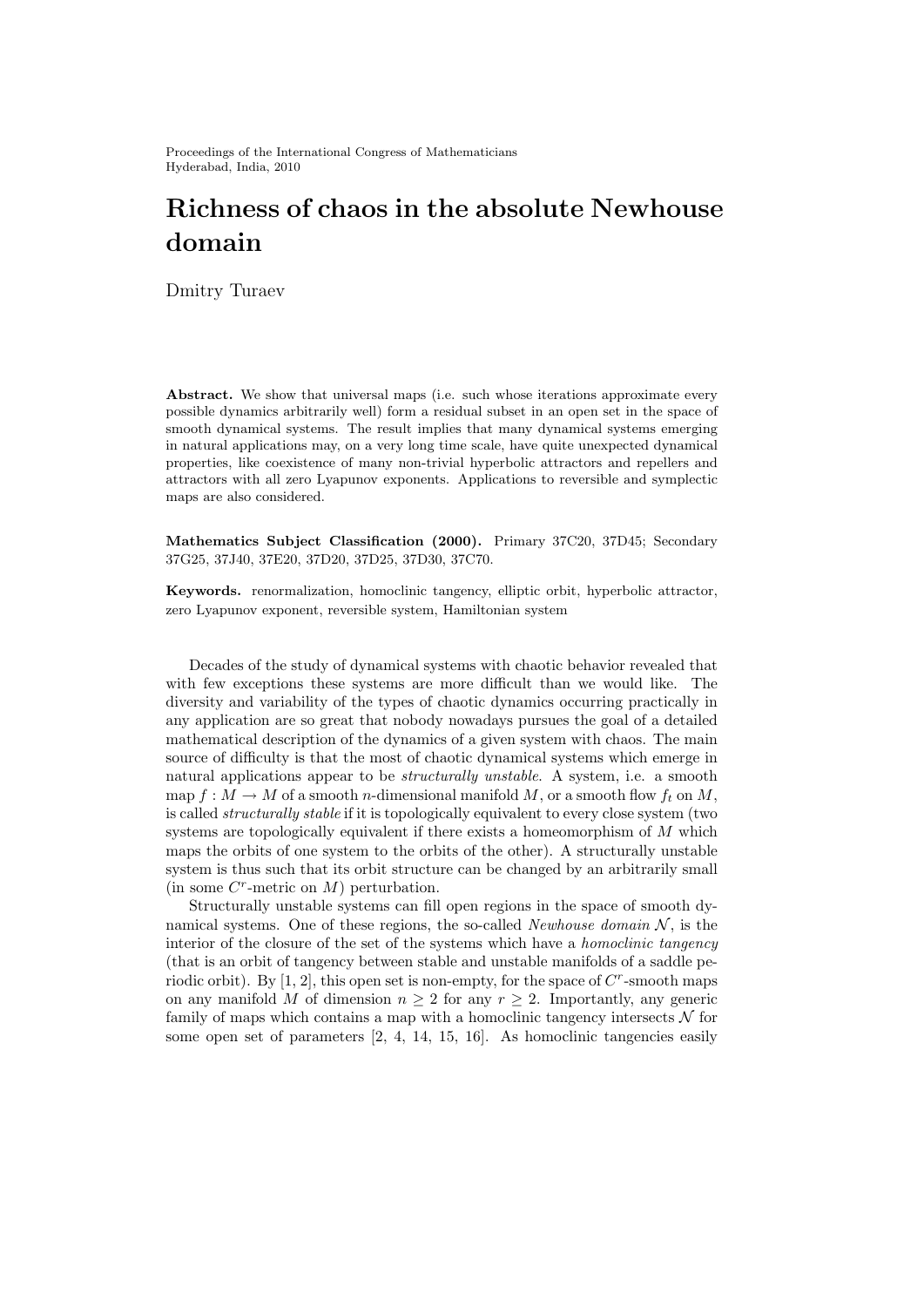appear in a huge variety of chaotic dynamical systems for many parameter values, it follows that a great many naturally emerging models belong to the Newhouse domain for some, presumably large, regions of the parameter space<sup>1</sup>. Studying dynamics of maps from the Newhouse domain is therefore one of the basic questions of the mathematical chaos theory.

In  $[3, 5, 8, 9]$ , it was shown, however, that by an arbitrarily small (in  $C<sup>r</sup>$ , for any  $r = 2, ..., \infty, \omega$  perturbation of any map from the Newhouse domain, one can create homoclnic tangencies of arbitrarily high orders and arbitrarily degenerate periodic points. This result shows that bifurcations of any map from  $\mathcal N$  are too diverse, and their complete and detailed understanding is impossible. An unfolding of tangency of order  $m$  requires  $m$  parameters, and here  $m$  can be arbitrarily large, so no finite-parameter unfolding can capture all changes in the dynamics which can occur at the perturbations of a given map  $f \in \mathcal{N}$ . In fact, for maps from an arbitrarily small neighborhood of  $f \in \mathcal{N}$  in the space of C<sup>r</sup>-smooth maps, the relation of topological equivalence has infinitely many independent continuous invariants (in other words, for any such neighborhood the set of the equivalence classes is infinite-dimensional); the same is true if we consider weaker equivalence relations: the topological equivalence on the set of non-wandering orbits, or on the set of periodic orbits, or even on the set of stable periodic orbits [3, 5]. The goal of this paper is to describe in precise terms the scale of this variability and dynamical richness for systems from the Newhouse domain.

In my opinion, the main characteristic feature of systems from  $\mathcal N$  is the absence of self-similarity: generically, the short-time behavior does not determine what will happen on longer time scales (contrary to Axiom A systems where a finite Markov partition determines the dynamics for all times). In order to describe this property, I use the following construction from [26, 27]. Let f be a  $C<sup>r</sup>$ -map of an *n*-dimensional manifold M. Let B be any ball in M, i.e. let  $B = \psi(U^n)$  where  $U<sup>n</sup>$  is the closed unit ball in  $R<sup>n</sup>$  and  $\psi$  is some C<sup>r</sup>-diffeomorphism which takes  $U<sup>n</sup>$  into M (we may take various maps  $\psi$  for the same ball B; transition from one particular choice of  $\psi$  to another corresponds to a  $C<sup>r</sup>$ -transformation of coordinates in B). We also assume that the C<sup>r</sup>-diffeomorphism  $\psi$  is, in fact defined on some larger ball  $V: U^n \subset V \subseteq R^n$ . Given positive m, the map  $f^m|_B$  is a return map if  $f^{m}(B) \cap B \neq \emptyset$ . By construction, the return map  $f^{m}|_{B}$  is smoothly conjugate with the map  $f_{m,\psi} = \psi^{-1} \circ f^{m} \circ \psi$  (in order the map  $f_{m,\psi}$  to be properly defined, we need to also assume that  $f^m(B) \subseteq \psi(V)$ ). The map  $f_{m,\psi}$  is a  $C^r$ -map  $U^n \to \mathbb{R}^n$ , and it is solely defined by the choice of the coordinate transformation  $\psi$  and the number of iterations m (the choice of the map  $\psi: U^n \to M$  fixes the ball  $B = \psi(U^n)$ as well). We will call the maps  $f_{m,\psi}$  obtained by such procedure *renormalized iterations of f*. The set  $\bigcup f_{m,\psi}$  of all possible renormalized iterations of f will be  $m, \psi$ 

called the dynamical conjugacy class of f. As the balls  $\psi(U^n)$  can be of arbitrarily

<sup>&</sup>lt;sup>1</sup> to get convinced, one may take any map of a two-dimensional disc with a chaotic behavior, find a saddle periodic point and follow, numerically, its stable and unstable invariant curves; the usual picture is that, after a number of iterations, folds in the unstable curve come sufficiently close to the stable curve, so the tangencies can be created by a slight parameter tuning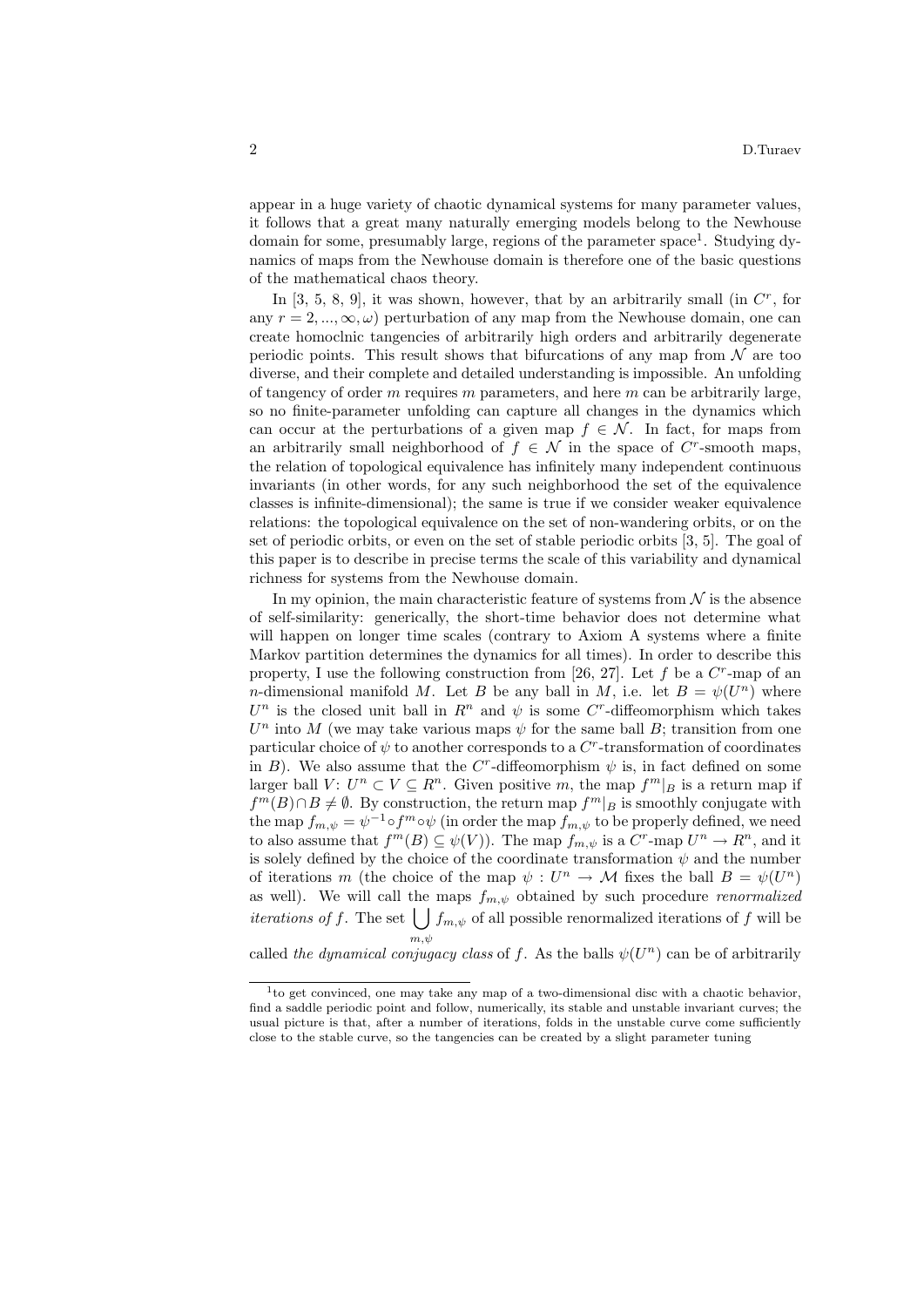Richness of chaos 3

small radii, with the center situated anywhere, the dynamical conjugacy class of f captures arbitrarily fine details of the long-time behavior of f.

When we speak about dynamics of the map, we somehow describe its iterations, and the description should be insensitive to coordinate transformations. Therefore, the class of the map  $f$ , as we just have introduced it, gives some representation of the dynamics of f indeed: the larger the class, the more rich and diverse the dynamics of f is. There are some natural restrictions on this richness, as certain properties of the map  $f$  are inherited by all the maps from its class. For instance, when the topological entropy of  $f$  is zero, so is the entropy of every map from the class, any form of the hyperbolicity is inherited as well, all the maps from the class of a symplectic map are symplectic (although the symplectic form may become not a standard one), the class of a volume-contracting or a volume-preserving map contains only volume-contracting and, respectively, volume-preserving maps, an orientation-preserving map produces a class which contains orientation-preserving maps alone.

Importantly, only few of such "inheritable" properties can survive  $C<sup>r</sup>$ -small perturbations of the map  $f$ . One of the known robust structures is the so-called dominated splitting (see [18]). A smooth map  $f : M \to M$  of a compact ndimensional manifold  $M$  has a dominated splitting when the tangent space at every point  $x \in M$  is split into direct sum of two subspaces:  $N^+(x) \oplus N^-(x) = R^n$ . which depend continuously on  $x$ , which are invariant with respect to the derivative of f:  $f'(x)N^+(x) = N^+(f(x))$  and  $f'(x)N^-(x) = N^-(f(x))$ , and which, at each  $x_0 \in M$ , satisfy the following requirement:

$$
\lambda^{-}(x_0) := \overline{\lim}_{m \to +\infty} \sup_{\|u\| = 1, u \in N^{-}(x_0)} \frac{1}{m} \ln \|f'(x_m) \cdots f'(x_0)u\| \n< \lambda^{+}(x_0) := \underline{\lim}_{m \to +\infty} \inf_{\|v\| = 1, v \in N^{+}(x_0)} \frac{1}{m} \ln \|f'(x_m) \cdots f'(x_0)v\|,
$$

where  $x_0, x_1, \ldots, x_m, \ldots$  denotes the orbit of  $x_0$  by f; in other words, the dominance condition means that the maximal Lyapunov exponent corresponding to the subspace  $N^{-}(x_0)$  is strictly less than minimal Lyapunov exponent corresponding to the subspace  $N^+(x_0)$ . There always exist trivial splittings, with  $N^- = \emptyset$ ,  $N^{+} = R^{n}$  or  $N^{-} = R^{m}$ ,  $N^{+} = \emptyset$ . Non-trivial dominated splitting exists for uniformly hyperbolic systems (in this case  $\lambda^{-1}(x) < 0 < \lambda^{+1}(x)$  for every x) and for uniformly partially-hyperbolic and pseudo-hyperbolic (volume-hyperbolic) systems. In general, there may be several dominated splittings for the same map, so we may have a hierarchy of subspaces  $\emptyset = N_0^- \subset N_1^- \subset \cdots \subset N_k^- = R^n$ ,  $R^n = N_0^+ \supset N_1^+ \supset \cdots \supset N_k^+ = \emptyset$  such that every pair  $N_j^-$ ,  $N_j^+$  corresponds to a dominated splitting. For any particular field  $N_k^{\pm}(x)$  of the invariant subsets in this hierarchy, the linearized map restricted to the subset may exponentially contract (or expand) d-dimensional volumes for some  $d \leq \dim N_k^{\pm}$ . This volume contraction/expansion property is also inheritable by all renormalized iterations of f and it also persists at small smooth perturbations.

The general suspicion is that, perhaps, no other robust inheritable properties exist. This claim can be demonstrated for various examples of homoclinic bifur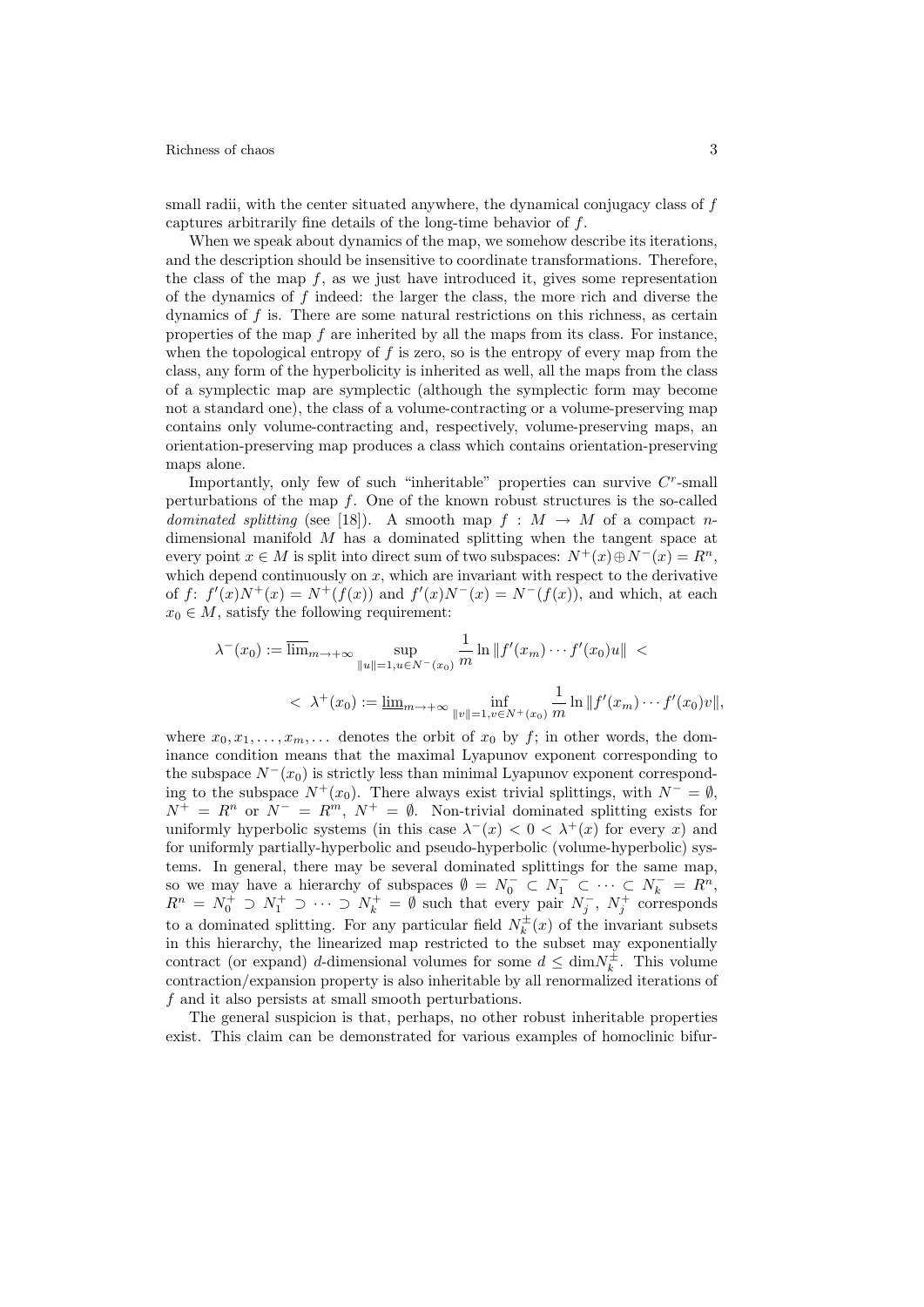cations (see [24]), and can be used as a working guiding principle in the study of systems with a non-trivial dynamics:

every dynamics which is possible in  $U<sup>n</sup>$  should be expected to occur at the bifurcations of any given n-dimensional system which has a compact invariant set without a non-trivial dominated splitting and without a volume-contraction or volumeexpansion property.

This statement is not a theorem and it might be not true in some situations, still it gives a useful view on global bifurcations, as we will see in a moment.

The basic example is given by an identity map of a ball. The identity map has no kind of hyperbolic structure, neither it contracts nor expands volumes, so, according to the above stated principle, ultimately rich dynamics should be expected at the bifurcations of this map. Indeed, let us call a map  $f$   $C<sup>r</sup>$ -universal [26, 27] if its dynamical conjugacy class is  $C<sup>r</sup>$ -dense among all orientation-preserving  $C<sup>r</sup>$ diffeomorphisms acting from the closed unit ball  $U<sup>n</sup>$  into  $R<sup>n</sup>$ . By the definition, the dynamics of any single universal map is ultimately complicated and rich, and the detailed understanding of it is not simpler than the understanding of all diffeomorphisms  $U^n \to R^n$  altogether. At the first glance, the mere existence of  $C^r$ -univesal maps of a closed ball is not obvious for sufficiently large  $r$ . However, the following result is proven in [27].

**Theorem 0.1.** For every  $r = 1, ..., \infty$ , C<sup>r</sup>-universal diffeomorphisms of a given closed ball  $D$  exist arbitrarily close, in the  $C<sup>r</sup>$ -metric, to the identity map of  $D$ .

A way to use this result is to note that, as it follows from Theorem 0.1, every time we have a periodic orbit for which the corresponding first-return map  $x \mapsto \bar{x}$ is, locally, identity:

 $\bar{x} \equiv x$ ,

or coincides with identity up to flat (i.e. sufficiently high order) terms:

$$
\bar{x} = x + o(||x||^r),
$$

a C<sup>r</sup>-small perturbation of the system can make the first-return map universal, i.e. bifurcations of this orbit can produce dynamics as complicated as it only possible for the given dimension of the phase space.

In examples below, we show how powerful this observation can be. We start with the so-called *absolute Newhouse domain*  $A$  in the space of  $C<sup>r</sup>$ -smooth maps  $(r \geq 2)$  of any given manifold M,  $\dim M \geq 2$ . This domain is an open subset of the Newhouse domain such that no map from  $A$  has a non-trivial dominated splitting, nor it uniformly contracts or expands volumes. The set  $A$  can be constructed as the interior of the closure of the set of maps which have a particular type of heteroclinic cycle.

Namely, in the two-dimensional case the heteroclinic cycle is the union of 4 orbits: two saddle periodic orbits,  $p_1$  and  $p_2$ , such that the saddle value at  $p_1$  is less than 1 and at  $p_2$  it is greater than 1, and two heteroclinic orbits,  $\Gamma_{12}$  and  $\Gamma_{21}$ , such that  $\Gamma_{12}$  corresponds to transverse intersection of  $W^u(p_1)$  and  $W^s(p_2)$  (the unstable manifold of  $p_1$  and the stable manifold of  $p_2$ ), and  $\Gamma_{21}$  corresponds to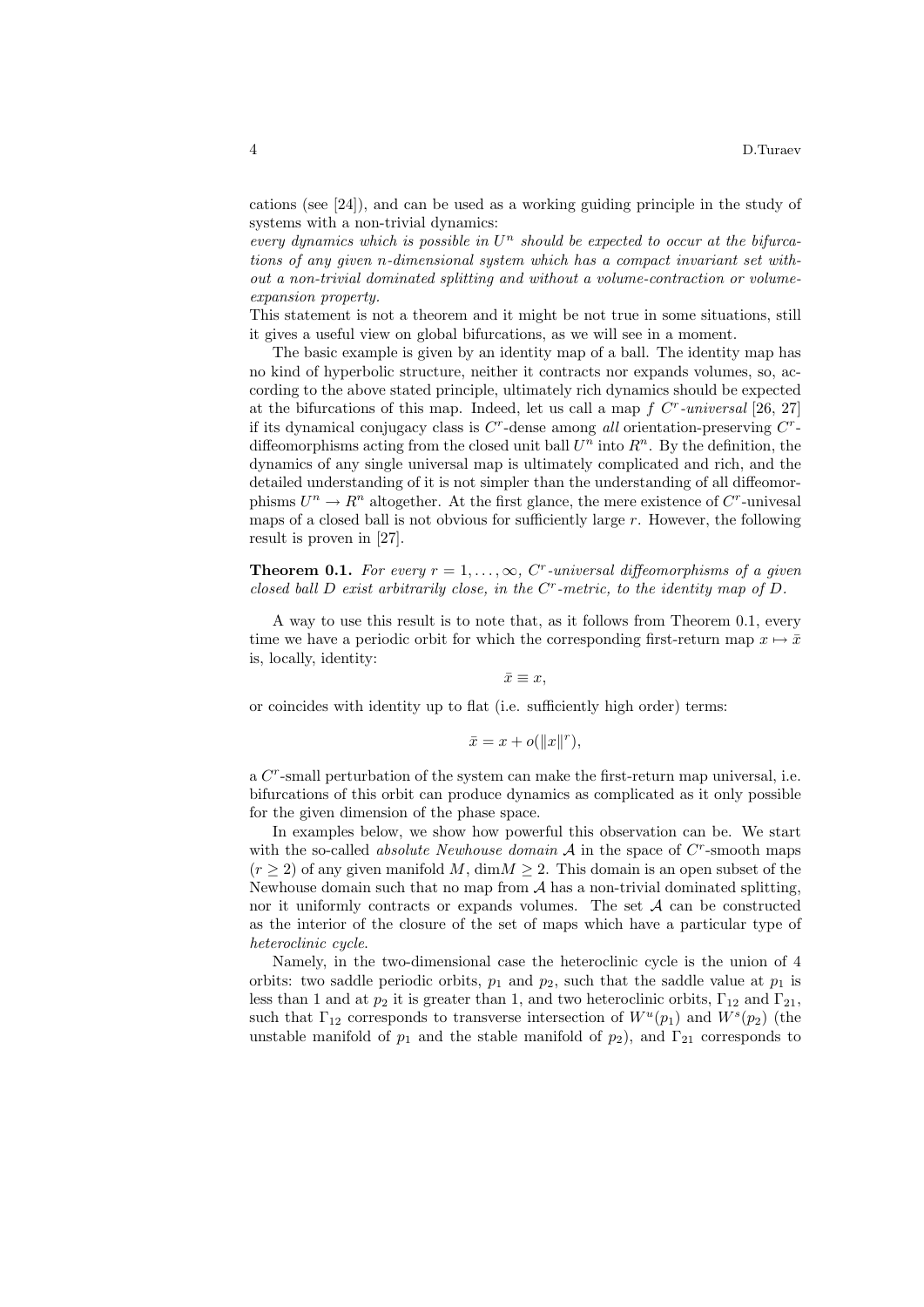tangency between the other pair of invariant manifolds,  $W^u(p_2)$  and  $W^s(p_1)$ . The saddle value is defined as the absolute value of the product of multipliers of the periodic orbit, i.e. it is the absolute value of the determinant of the derivative of the first-return map (if  $x_0$  is a point of period l, then  $f^l(x_0) = x_0$  and  $f^l$  is called the first-return map). Thus, if the saddle value is greater than  $1$ , then the map  $f$ expands area near  $p_1$ , and f is area-contracting near  $p_1$  if the saddle value is less than 1. So, no map with the heteroclinic cycle of the type we just described is uniformly area-contracting, nor area-expanding. The tangency between the stable and unstable manifolds forbids the existence of a non-trivial dominated splitting. When the map  $f$  is perturbed, the tangency may disappear, however new orbits of heteroclinic tangency may appear somewhere else, and indeed, as follows from [2, 7], maps with a heteroclinic cycle of the above described type are dense (in  $C^r$ ,  $r \geq 2$ ) in a non-empty open region in the space of  $C<sup>r</sup>$ -smooth maps; moreover, the closure of this region contains all maps with such heteroclinic cycles. This region is our domain  $A$  in the two-dimensional case.

In the higher-dimensional case, where  $n = \dim M > 2$ , we consider heteroclinic cycles for which the saddle periodic orbits  $p_1$  and  $p_2$  have one-dimensional unstable manifolds, so the multiplers  $\lambda_{j1}, \lambda_{j2}, \ldots, \lambda_{jn}$  of the orbit  $p_j$  are such that  $|\lambda_{j1}| >$  $1 > \max_{k \geq 2} |\lambda_{jk}|$  for each  $j = 1, 2$ . For each of the points  $p_j$ , we order the multipliers according to the decrease in the absolute value, i.e.  $|\lambda_{jk}| \geq |\lambda_{js}|$  if  $k \leq s$ . We assume then that  $\lambda_{12}$  is real, while the rest of the multipliers  $\lambda_{1k}$ ,  $k \geq 3$ , go in complex-conjugate (non-real) pairs except, maybe, for the last one,  $\lambda_{1n}$ , which must be real if n is odd. For the multipliers  $\lambda_{2k}$ ,  $k \geq 2$ , of the orbit  $p_2$ , we will allow only the last one,  $\lambda_{2n}$ , to be real if n is odd. As in the two-dimensional case, we also assume that  $W^u(p_1)$  and  $W^s(p_2)$  have a transverse intersection at the points of a heteroclinic orbit  $\Gamma_{12}$ , while  $W^u(p_2)$  and  $W^s(p_1)$  have a tangency at the points of the heteroclinic orbit  $\Gamma_{21}$ .

These conditions mean [24] that the map with such heteroclinic cycle cannot have a non-trivial dominated splitting. Indeed, if we have a dominated splitting, the spaces  $N^+$  and  $N^-$  at a periodic point must be the invariant subspaces of the derivative of the first-return map at this point; moreover, for some  $\bar{\lambda} > 0$ , the space  $N^+$  corresponds to the multipliers whose absolute value is greater than  $\bar{\lambda}$ , and  $N^-$  corresponds to the multipliers whose absolute value is less than  $\bar{\lambda}$ . As the multipliers  $\lambda_{2k}$ ,  $k \geq 2$ , go in pairs of equal absolute value, for any non-trivial dominated splitting the dimension of the space  $N^+$  at the points of the orbit  $p_2$ must be odd. On the other hand, as the multipliers  $\lambda_{1k}$  with  $k \geq 3$  also go in complex-conjugate pairs, the only possibility for the space  $N^+$  at the points of the other periodic orbit,  $p_1$ , be odd-dimensional corresponds to  $\dim N^+ = 1$ . Since  $N^+$  depends on the point continuously,  $\dim N^+$  should be the same at the points of  $p_1$  as at the points of  $p_2$ . Thus, the only possibility for a non-trivial dominated splitting occurs when at the points of the periodic orbits  $p_j$ ,  $j = 1, 2$ , the space  $N^+$  corresponds to the multiplier  $\lambda_{i1}$  (whose absolute value is greater than 1), and the space  $N^-$  corresponds to the rest of multipliers, i.e.  $N^+$  must be tangent to  $W^u(p_j)$  and  $N^-$  must be tangent to  $W^s(p_j)$ . By continuity, this would imply that  $N^+$  would be tangent to  $W^u(p_2)$  at every point of  $W^u(p_2)$ , and  $N^-$  would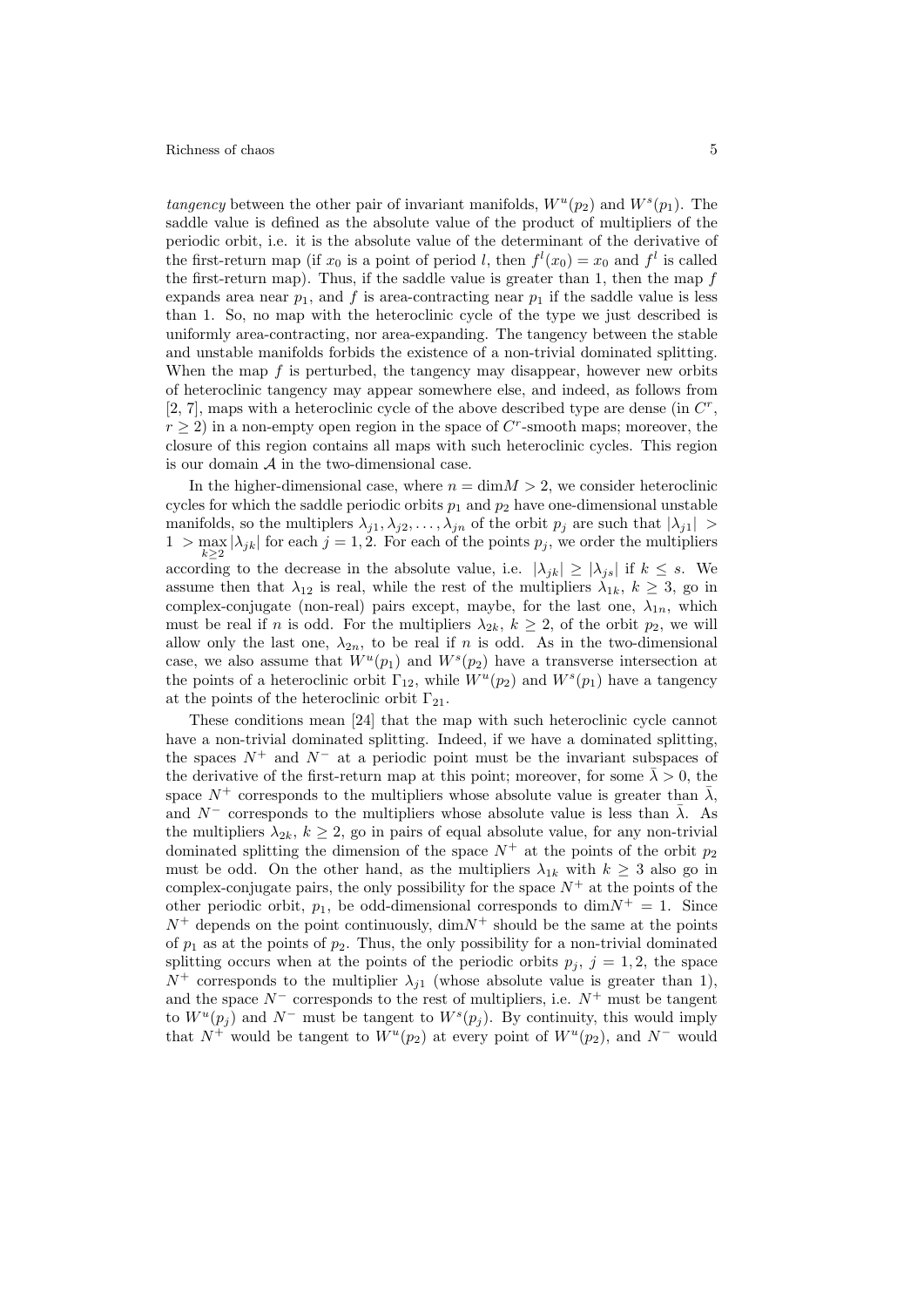be tangent to  $W^s(p_1)$  at every point of  $W^s(p_1)$ . As the manifolds  $W^u(p_2)$  and  $W^{s}(p_1)$  are not transverse at the points of the heteroclinic orbit  $\Gamma_{21}$ , we find that  $N^+ \oplus N^- \neq R^n$ , a contradiction to the definition of the dominated splitting.

Now, assume that  $\prod^n$  $k=1$  $\lambda_{1k}$   $< 1$  and  $\prod^n$  $k=1$  $\lambda_{2k}$   $> 1$ , i.e. the map f contracts volume at the points of  $p_1$  and expands volume at the points of  $p_2$ . So, the maps with the heteroclinic cycle that satisfies all these assumptions do not have a non-trivial dominated splitting and cannot be uniformly volume-contracting, nor volume-expanding. One can extract from  $[4, 14]$  that the  $C<sup>r</sup>$ -closure of the set of the maps with such heteroclinic cycles has a non-empty interior, which is our absolute Newhouse domain  $A$  in the space of *n*-dimensional  $C<sup>r</sup>$ -maps.

By the definition, for any map  $f \in \mathcal{A}$ , by an arbitrarily small perturbation of f a heteroclinic cycle of the type we just described can be created. Typically, the tangency between  $W^u(p_2)$  and  $W^s(p_1)$  at the points of the heteroclinic orbit  $\Gamma_{21}$ is quadratic, however, by an arbitrarily small (in  $C<sup>r</sup>$ ) perturbation, this tangency can be split in such a way that a new orbit of the heteroclinic tangency between  $W^u(p_2)$  and  $W^s(p_1)$  can be created, and for this new orbit the order of tangency can be infinite [8, 9]. This contradicts the usual logic stemming from singularity theory, where small perturbations usually lead to a decrease in the degeneracy. Here, the order of degeneracy may be increased without a bound (the price is that the new heteroclinic orbit which corresponds to the flat tangency is, in some sense, much longer than the original orbit of quadratic tangency). Importantly, by an additional, arbitrarily  $C<sup>r</sup>$ -small perturbation of the heteroclinic cycle with the flat tangency, a *periodic spot* can be created (cf. [9]). The periodic spot is a ball  $D \subset M$  filled by periodic points, i.e.  $f^l x \equiv x$  for every  $x \in D$  and some l, the same for all  $x \in D$ . By applying Theorem 0.1 to the map  $f^{l}|_{D}$ , we thus find

**Theorem 0.2.** For every  $r = 2, ..., \infty$ , the C<sup>r</sup>-universal maps form a residual  $subset<sup>2</sup>$  in the absolute Newhouse domain.

A more dramatic formulation of this result can be as follows: dynamics of a generic map from the absolute Newhouse domain  $A$  is beyond human comprehension. Indeed, just by the definition, every possible robust (i.e. common for an open set of maps) dynamical feature is present in each universal map as well. In particular, each universal map has an infinite set of attractors of all possible robust types, as well as an infinite set of repellers of all types. For example, as a corollary to Theorem 0.2, we obtain

**Theorem 0.3.** For every  $r = 2, ..., \infty$ , a C<sup>r</sup>-generic map  $f \in A$  has infinitely many uniformly hyperbolic attractors of every possible<sup>3</sup> topological type.

Of course, every such map has all possible types of arbitrary uniformly-hyperbolic sets, i.e. not just attractors, also "saddles" and repellers. Similar to [7], one may show that the attractors and repellers are not separated (the closure of all the

<sup>2</sup> i.e. a countable intersection of open and dense subsets

<sup>&</sup>lt;sup>3</sup> for a map of the *n*-dimensional ball,  $n \geq 2$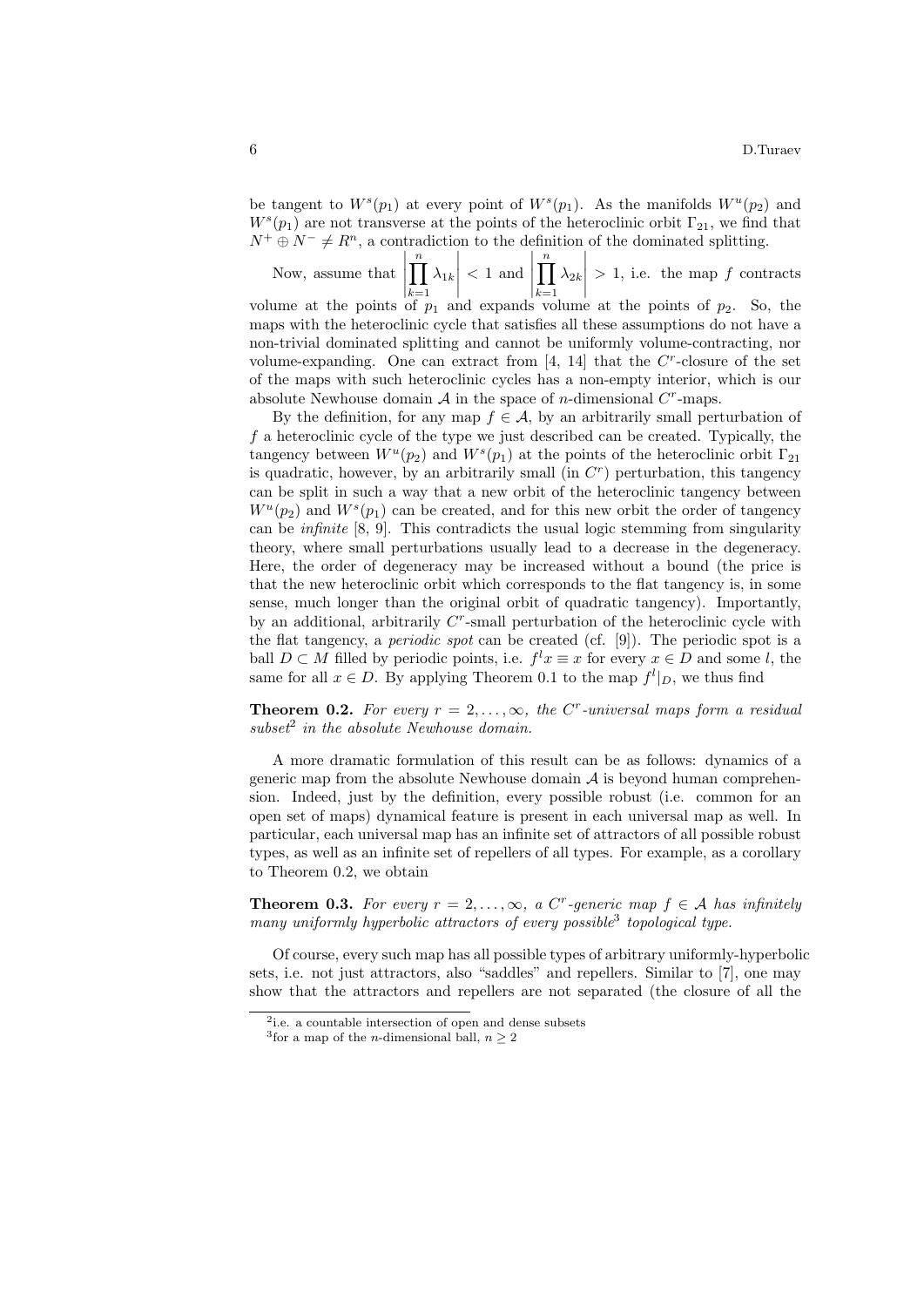attractors has a non-empty intersection with the closure of all the repellers) for a generic map from A. Indeed, we obtain the attractors/repellers from periodic spots, which are born in an arbitrarily small neighborhood of some heteroclinic cycles; in particular, some iteration of such spot comes close to the saddle periodic orbit which is a part of the heteroclinic cycle. By taking smaller and smaller neighborhoods of the heteroclinic cycle, we find that the limit of both attractors and repellers contain the same saddles. We note that this inseparability of the set of attractors from the set of repellers means that the Conley's fundamental construction of attractor-repeller pairs [19] cannot, generically, produce completely meaningful results.

The fact that generic maps may have an infinite (countable) set of attractors is known since [1] where the genericity of the maps with infinitely many coexisting stable periodic orbits ("sinks") was proven for area-contracting maps from the Newhouse domain. Moreover, the closure of the set of stable periodic orbits was shown to contain a non-trivial hyperbolic set. Generic inseparability of the set of "sinks" from the set of "sources" (completely unstable periodic orbits) was proven in [7] for the absolute Newhouse domain in the space of two-dimensional maps (i.e. when no area-contraction nor area-expansion property holds). Examples with coexistence of infinitely many *non-trivial* attractors (invariant tori, Lorenzlike attractors, Benedics-Carleson attractors) were built in [6, 10, 11, 12, 17]. Our results here show that attractors of arbitrarily complicated nature can coexist in unbounded number.

Maybe even more typical for the absolute Newhouse domain are strange attractors of a different nature, as described by the following

**Theorem 0.4.** For every  $r = 2, ..., \infty, \omega$ , a C<sup>r</sup>-generic map  $f \in A$  has an uncountable (of the cardinality of continuum) set of weak attractors such that for each orbit in each of these attractors all Lyapunov exponents are zero.

By the weak attractor we mean a compact, chain-transitive invariant set Y which is an intersection of a nested sequence of trapping neighborhoods, namely  $Y = \bigcap_{i=1}^{\infty} D_i$  where  $D_i \subseteq D_{i+1}$  and (the trapping property)  $f(cl(D_i)) \subset int(D_i)$ [20, 25]. This definition means that even if we add a sufficiently small bounded noise to  $f$ , the forward iterations of any point in Y will forever stay in a small neighborhood of Y (in one of the trapping regions  $D_i$ ). The chain-transitivity means that for an arbitrarily small level of the bounded noise there exists a "noisy" orbit of f which connects any two points in  $Y$ , i.e. the attractor Y contains no smaller attractor. The weak attractors we construct in Theorem 0.4 are the socalled solenoids, filled by limit-periodic orbits. Namely, there is a monotonically increasing sequence of integers  $k_i$  such that each of the sets  $D_i$  is a union of  $k_i$ disjoint balls  $D_{ij}$ ,  $j = 1, ..., k_i$ , and  $f(clD_{ij}) \subset intD_{i,j+1 \text{ mod } k_i}$  (hence  $k_{i+1}$  is always a multiple of  $k_i$ ).

It is obvious that one can build such solenoids by a perturbation of periodic spots. The periodic spot itself is a chain-transitive set and it can be made a weak attractor (even asymptotically stable) by a small smooth perturbation. Every orbit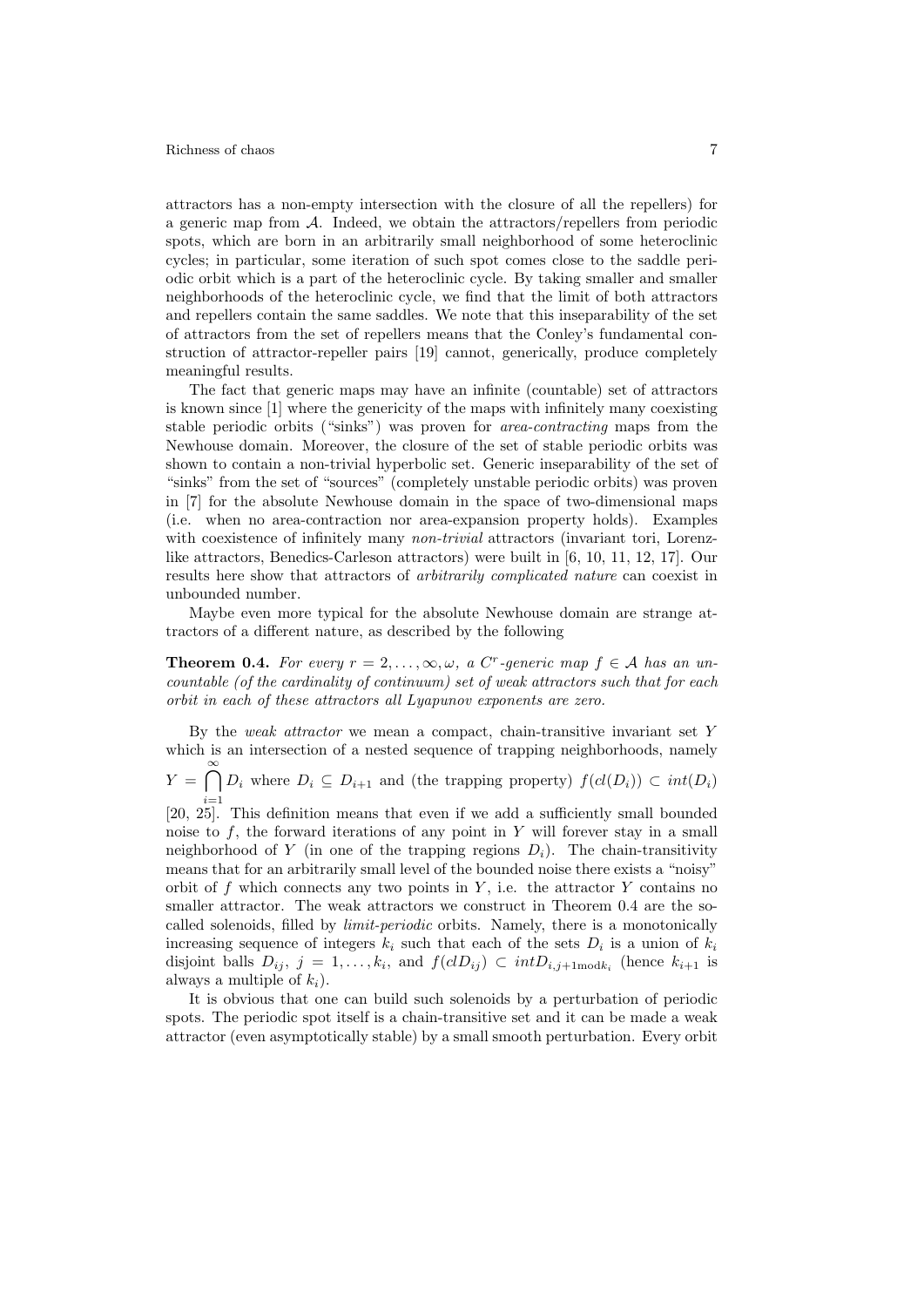in the periodic spot has all Lyapunov exponents zero. However, the maps with the periodic weak attractors with zero Lyapunov exponents are not generic (the set of the maps with periodic spots is, as we explained above, dense in  $A$ , but it is not residual - by Kupka-Smale theorem). Therefore, we need a solenoid construction in order to achieve the C r -genericty. Moreover, in contrast to the previous results which have been proven so far only in the smooth category, Theorem 0.4 holds in the real-analytic case  $(r = \omega)$  as well. There is a hope in the contemporary dynamical systems community that some kind of non-uniform hyperbolicity or partial hyperbolicity is a typical feature for the majority of systems. Theorem 0.4 shows, however, that this cannot be fully true in the absolute Newhouse domain.

We have used a particular type of heteroclinic cycles in order to describe the richness of dynamics and bifurcations in the absolute Newhouse domain. One can, however, show that maps with other types of homoclinic and heteroclinic cycles or other bifurcating orbits whose existence prevents the map from possessing a dominated splitting and from uniform contraction/expansion of volumes (see the corresponding criteria in [24]) also belong either to the absolute Newhouse domain itself, or to its boundary. One of the easiest examples is given by the so-called *reversible* maps. Given a smooth involution R (i.e.  $R \circ R = id$ ) of the manifold M, a map  $f: M \to M$  is called reversible if  $f^{-1} = R \circ f \circ R$ ; such maps naturally appear as Poincaré maps in time-reversible flows. Often, naturally appearing timereversible flows are also Hamiltonian, however, non-Hamiltonian reversible flows are frequent too. A periodic point x of the reversible map f is called *symmetric* if  $Rx = f<sup>l</sup>x$  for some l (in other words, the set of points of the symmetric periodic orbit is invariant with respect to  $R$ ). The symmetric periodic orbit is called *elliptic* if all its multipliers are simple and have absolute value 1. Obviously, the multipliers of a symmetric periodic orbit come in pairs: if  $\lambda$  is the multiplier, then  $\lambda^{-1}$  is also a multiplier. Therefore, a symmetric elliptic periodic orbit remains elliptic for an arbitrary reversible map sufficiently close (in  $C<sup>1</sup>$ ) to the original one. In other words, reversible maps with symmetric elliptic periodic orbits form an open subset in the space of all  $C<sup>r</sup>$ -smooth reversible maps. This open subset is our absolute Newhouse domain in the reversible case,  $A_r$  (note that no non-trivial dominated splitting exists at the elliptic point, nor the map can contract/expand volumes exponentially at such point).

It is well-known [21] that dynamics near a typical symmetric elliptic point is pretty much conservative, e.g. invariant KAM-tori may exist. However, between the tori we have resonant periodic orbits, and one can show that by a perturbation, which is arbitrarily small in  $C^r$ ,  $r = 1, \ldots, \infty$ , and which keeps the map in the reversible class, arbitrarily degenerate resonant periodic orbits (hence - periodic spots) can be born from the elliptic orbit. Even if a periodic spot sequence is symmetric, it can be split into a pair of non-symmetric spot sequences (i.e. one sequence in the pair is taken into the other spot sequence by the involution  $R$ ). Behavior near a non-symmetric periodic orbit (e.g. near a non-symmetric periodic spot sequence) of a reversible map does no longer need to be conservative-like or in any other way to differ from the general case (cf. [13]). Thus, by applying Theorem 0.1 to the non-symmetric periodic spot sequences which emerge near the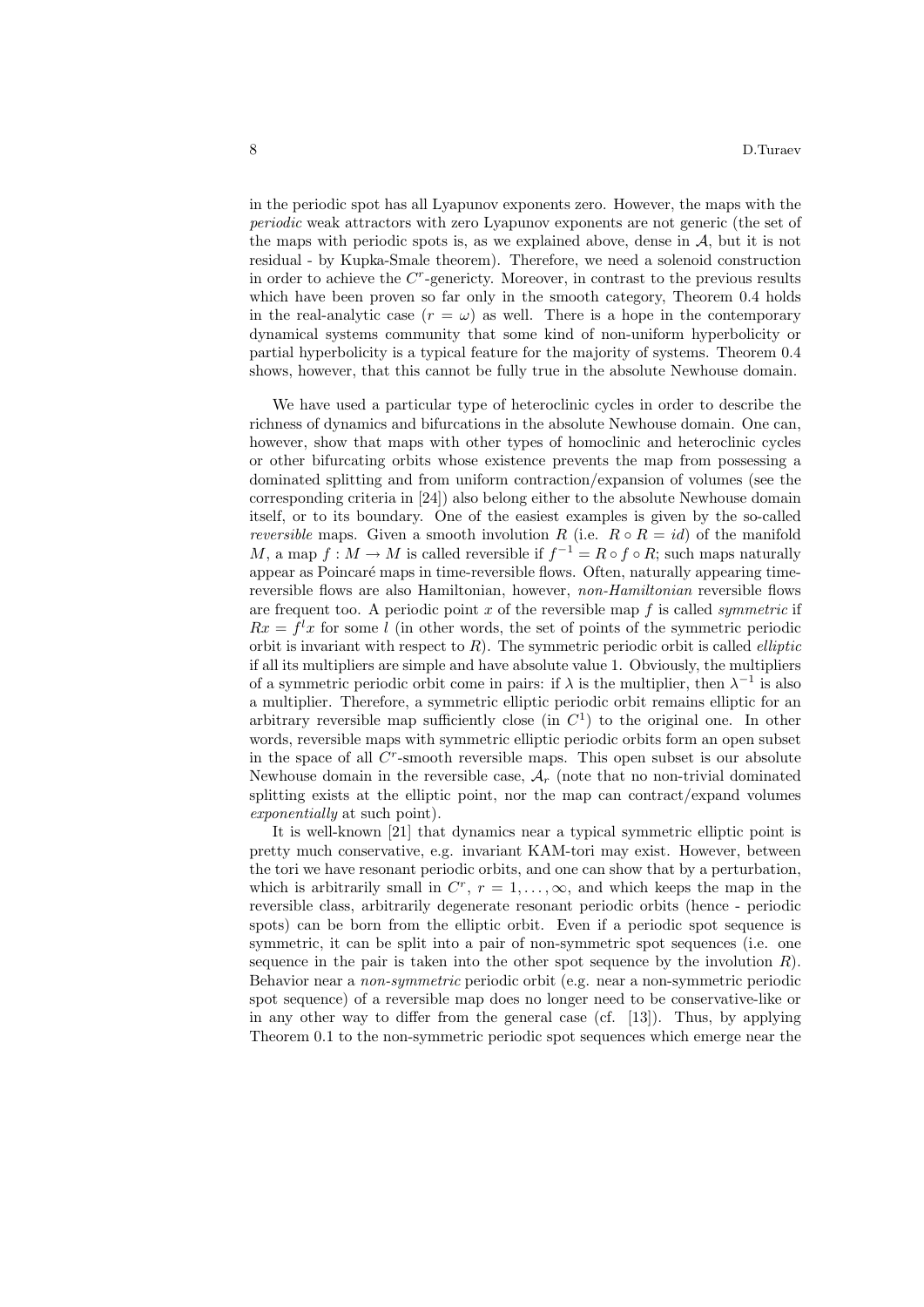## Richness of chaos 9

symmetrtic elliptic orbit, we obtain

**Theorem 0.5.** For every  $r = 1, ..., \infty$ , the C<sup>r</sup>-universal maps form a residual subset in  $A_r$ . In particular, a C<sup>r</sup>-generic map  $f \in A_r$  has infinitely many uniformly-hyperbolic attractors and uniformly-hyperbolic repellers of every possible topological type, and the closure of the attractors of each of such maps coincides with the closure of the repellers and contains all symmetric elliptic points.

One may argue that the genericity notion we employ here is not necessarily adequate to the intuitive idea of "being typical". However, if we do not insist on having an infinite set of hyperbolic attractors and are satisfied with, say, one, the corresponding maps will be open and dense in  $A<sub>r</sub>$ . Since the emergence of hyperbolic theory in the 60-s, the problem of finding a uniformly-hyperbolic attractor in a system of natural origin has been actively discussed (see also a very interesting recent discovery in [22, 23]). Ironically, Theorem 0.5 offers amazingly simple while seemingly useless solution: any reversible map with elliptic point in general position possesses a hyperbolic attractor. Of course, this is hardly what we want, as such attractor does not represent the whole of dynamics and coexists with too many other, mainly unknown, objects.

In the case of a *symplectic* map  $f$  of an even-dimensional symplectic manifold M, we restrict the definition of the dynamical conjugacy class of  $f$  by including into it only those renormalized iterations  $f_{m,\psi} = \psi^{-1} \circ f^m \circ \psi$  which all preserve the same given symplectic form on  $M$  (for example, when  $M$  is a two-dimensional disc with the standard symplectic form  $dx \wedge dy$ ,  $\psi$  can be any map with a constant Jacobian). Though this requirement restricts possible choices of the maps  $\psi$ , the balls  $\psi(U^n)$  can still be of arbitrarily small sizes and situated anywhere in M, so the such defined class of  $f$  still provides a description of the behavior of  $f$ on arbitrarily fine spatial scales. With this definition of the dynamical conjugacy class we call a symplectic map  $C<sup>r</sup>$ -universal if the  $C<sup>r</sup>$ -closure of its class contains all orientation-preserving *symplectic*  $C<sup>r</sup>$ -diffeomorphisms acting from the closed unit ball  $U^n$  into  $R^n$ .

Exactly like in the above discussed case of reversible maps, the maps with elliptic periodic points form an open subset,  $A_s$ , in the space of  $C^r$ -smooth symplectic maps. While most of the neighborhood of the elliptic point is filled by KAM-tori, resonant periodic orbits between the tori can be arbitrarily degenerate, and periodic spots can be born out of the elliptic orbit by an arbitrarily small smooth perturbation within the class of symplectic maps. By applying a "symplectic version" of Theorem 0.1 to these spots (see  $[26, 9]$  for the two-dimensional case) we obtain

**Theorem 0.6.** For every  $r = 1, ..., \infty$ , the C<sup>r</sup>-universal maps form a residual subset in the absolute Newhouse domain  $A_s$  in the space of symplectic maps.

We, of course, do not have attractors or repellers here (as symplectic maps are volume-preserving). Note also that in the two-dimensional case the set  $\mathcal{A}_s$ coincides with the usual Newhouse domain in the space of area-preserving maps, and in this case Theorem 0.6 holds true for the analytic case  $(r = \omega)$  as well [9, 28].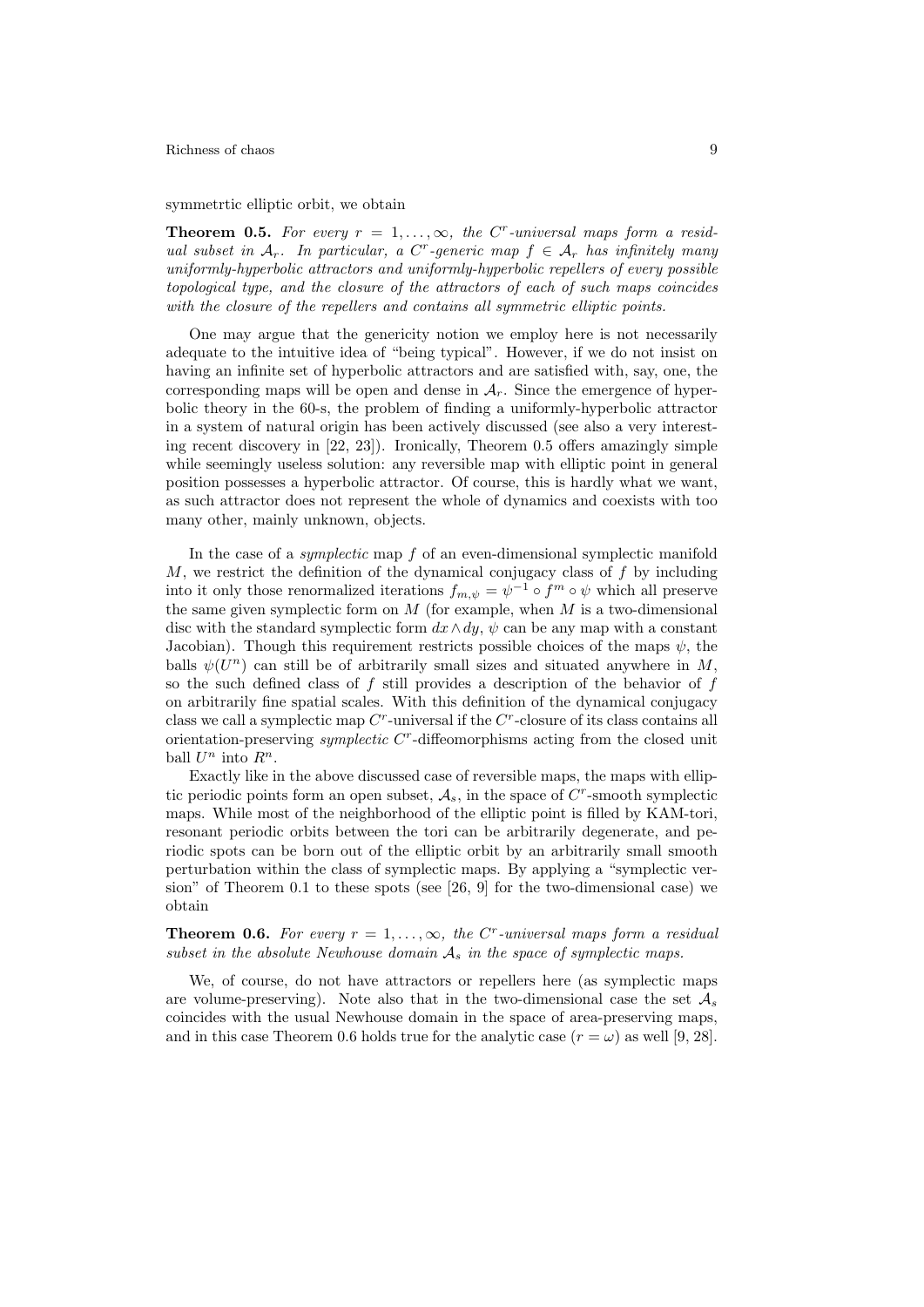Symplectic maps appear as Poincaré maps for Hamiltonian systems restricted to a fixed energy level. Unless a special structure (uniform partial hyperbolicity) is imposed on the system, elliptic periodic orbits appear in Hamiltonian systems seemingly inevitably (e.g. they exist generically in energy levels near points of minimum of the Hamiltonian). By Theorem 0.6, dynamics near any such orbit can approximate iterations of an arbitrary symplectic map arbitrarily well. It is one of the most basic physics beliefs that the fundamental dynamical processes are described by Hamiltonian equations, the laws of nature. By Theorem 0.6, given any such process, we may record what the values of variables are at certain, arbitrarily long, discrete sequences of time values, and, for an arbitrary large set of such recordings, almost any, arbitrarily chosen Hamiltonian system (with an elliptic orbit somewhere) will reproduce all the records with an arbitrary high precision, just by an appropriate change of variables and arbitrarily fine tuning of parameters - with the only requirement that the number of degrees of freedom is determined correctly. In other words, for an arbitrary choice of the laws of nature one can still have an arbitrarily good agreement with observation by making a right choice of variables. The point of view that the laws of nature are relative, and their choice is, to a certain extent, a matter of convenience, exists for a long time (see e.g. [29]); our results here provide an additional support to it.

## References

- [1] S. Newhouse, Diffeomorphisms with infinitely many sinks, Topology 13, 9-18 (1974).
- [2] S. Newhouse, The abundance of wild hyperbolic sets and non-smooth stable sets for diffeomorphisms, Publ. Math. IHES 50, 101151 (1979).
- [3] S.Gonchenko, D.Turaev, L.Shilnikov, On models with a structurally unstable Poincare homoclinic curve, Sov. Math., Dokl. 44, 422-426 (1992).
- [4] S. Gonchenko, D. Turaev, L. Shilnikov, On the existence of Newhouse domains in a neighborhood of systems with a structurally unstable Poincare homoclinic curve (the higher-dimensional case), Russian Acad. Sci., Dokl., Math. 47, 268-273 (1993).
- [5] S. Gonchenko, L. Shilnikov, D. Turaev, On models with non-rough Poincare homoclinic curves, Physica D 62, 1-14 (1993).
- [6] S. Gonchenko, D. Turaev, L. Shilnikov, Dynamical phenomena in multi-dimensional systems with a structurally unstable Poincare homoclinic curve, Russian Acad. Sci., Dokl., Math. 47, 410-415 (1993).
- [7] S. Gonchenko, D. Turaev, L. Shilnikov, On Newhouse domains of two-dimensional diffeomorphisms with a structurally unstable heteroclinic cycle, Proc. Steklov Inst. Math. 216, 76-125 (1997).
- [8] S. Gonchenko, D. Turaev, L. Shilnikov, *Homoclinic tangencies of arbitrarily high* orders in the Newhouse regions, J. Math. Sci 105, 1738-1778 (2001).
- [9] S. Gonchenko, D. Turaev, L. Shilnikov, Homoclinic tangencies of arbitrarily high orders in conservative and dissipative two-dimensional maps, Nonlinearity 20, 241- 275 (2007).